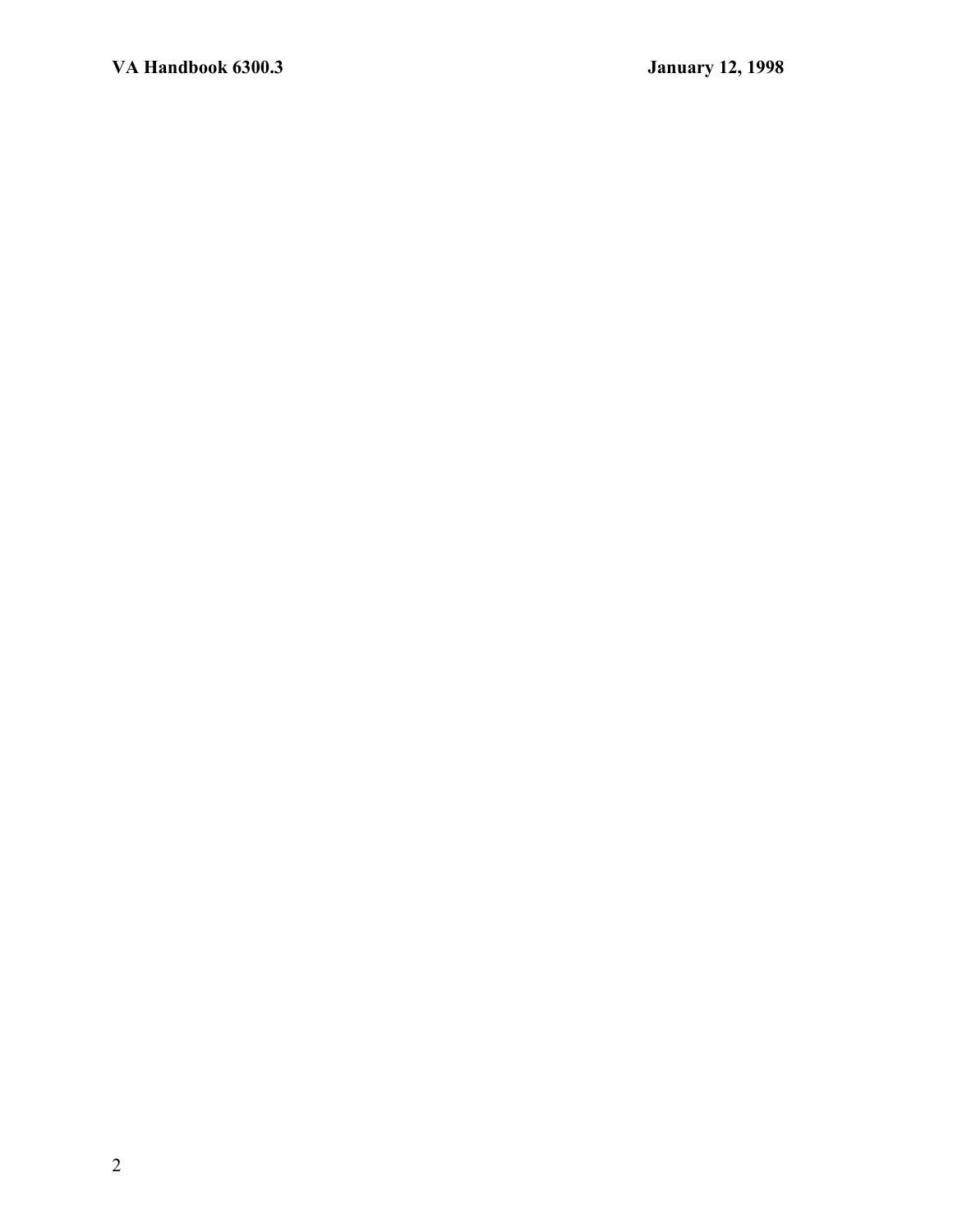# **PROCEDURES FOR IMPLEMENTING THE FREEDOM OF INFORMATION ACT**

# **CONTENTS**

| <b>PARAGRAPH</b> |                                                    | <b>PAGE</b>    |
|------------------|----------------------------------------------------|----------------|
|                  | 1. Purpose                                         | 5              |
|                  | 2. Responsibilities                                | 5              |
|                  | 3. Processing FOIA Record Requests                 | $\overline{7}$ |
|                  | 4. Exemptions from Public Access to Agency Records | 9              |
|                  | 5. Reviewing Records before Release                | 11             |
|                  | 6. Appeal of Initial Denial                        | 12             |
|                  | 7. Fees for Processing FOIA Requests               | 12             |
|                  | 8. Annual Report                                   | 12             |
|                  | 9. Definitions                                     | 13             |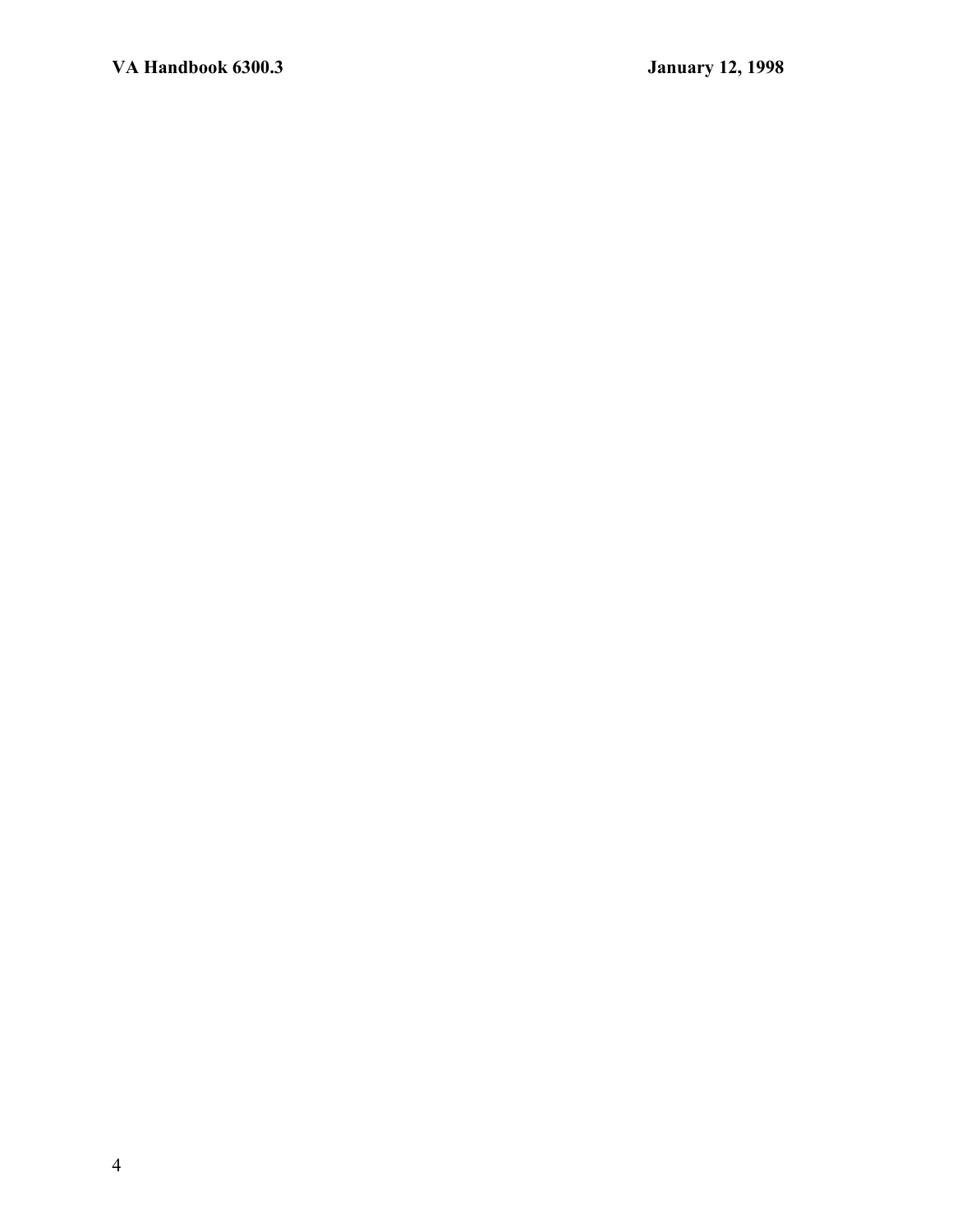#### **PROCEDURES FOR IMPLEMENTING THE FREEDOM OF INFORMATION ACT**

**1. PURPOSE.** This handbook sets forth procedures for implementing the Freedom of Information Act (FOIA) (5 U.S.C. 552). VA's regulations implementing FOIA are published in 38 CFR 1.550 through 1.559. Definitions of terms used in FOIA and brief descriptions of each FOIA exemption are provided. The requirements and instructions for preparing the annual report of compliance with FOIA are also included.

# **2. RESPONSIBILITIES**

a. The Deputy Assistant Secretary for Information Resources Management (DAS/IRM) will designate a Department FOIA and Privacy Act (PA) Officer.

## b. **The responsibilities of the Department FOIA/PA Officer are**:

(1) Providing advice, assistance, and recommendations to the DAS/IRM regarding policies, procedures, and other requirements governing FOIA and its implementation.

(2) Publishing an annual list of employees in Central Office who are designated as FOIA and PA Officers.

(3) Establishing procedures, reporting requirements, and formats for monitoring the Department's administration of FOIA.

(4) Reviewing and transmitting FOIA requests to the appropriate administration or staff office FOIA officers to which the request applies.

(5) Responding to requests that require information from two or more Central Office organizational elements, which includes obtaining the necessary information and data from the other offices.

(6) Preparing the Department annual FOIA report for submission to the Department of Justice.

(7) Establishing procedures for implementing and maintaining VA's electronic reading room, including establishing and maintaining an index of information in the reading room.

(8) Assisting VA offices in obtaining technical assistance in placing records in the electronic reading room.

## c. **Administration Heads, Assistant Secretaries, and Other Key Officials will**:

(1) Designate one or more FOIA/PA Officer(s) who will be responsible for initial action on requests for release of information from VA records under the jurisdiction of that office and for complying with the provisions of this handbook.

(2) At the discretion of the Administration Head, Assistant Secretary or Other Key Officials, the responsibilities and duties of the designated employee(s) may be delegated to individuals within the various elements of their respective offices. However, compliance by the primary organizational element will be the responsibility of the designated employee(s).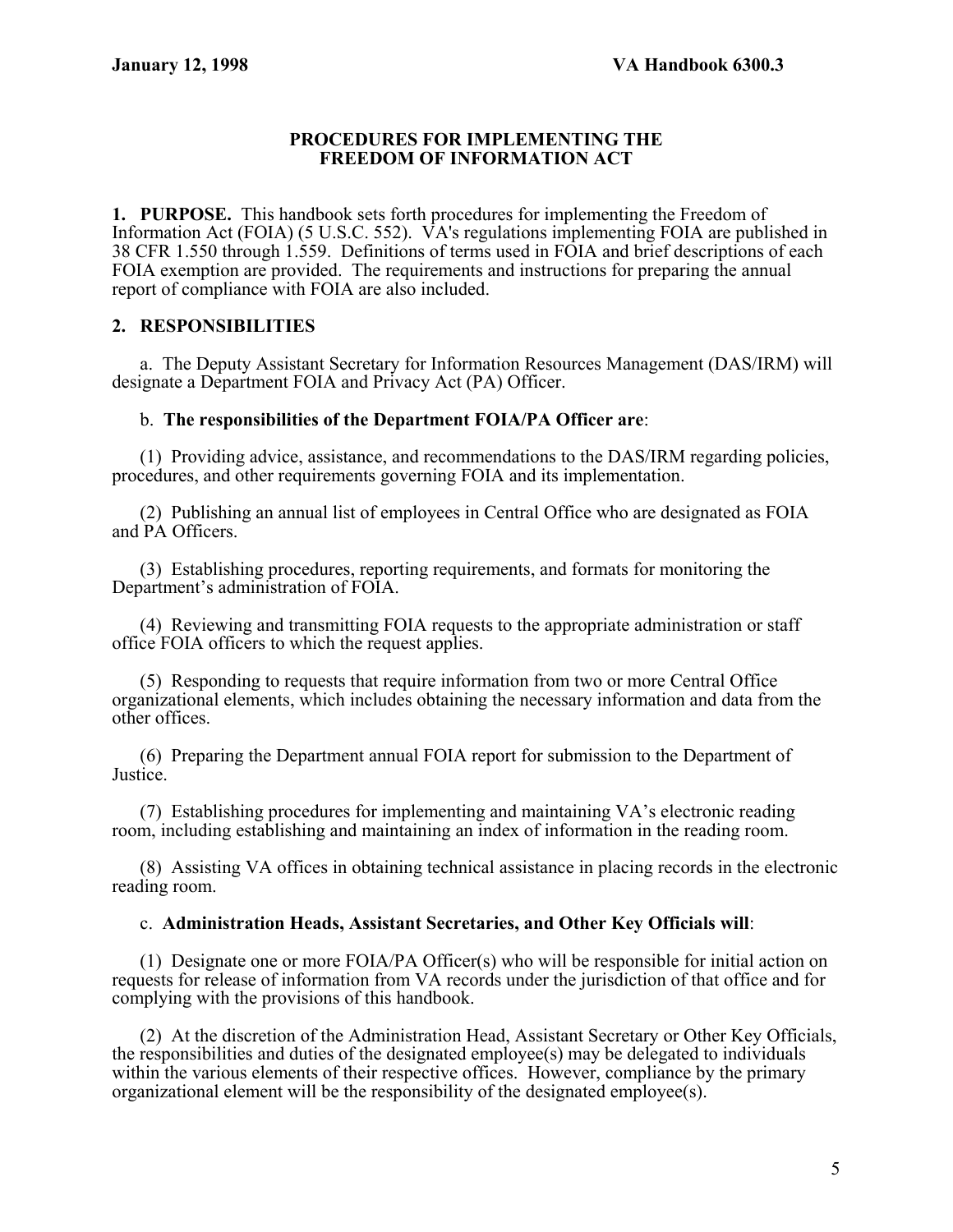(3) Report the name(s), title(s) and location(s) of the employee(s) designated to the Information Management Service (045A4).

(4) Ensure that reasonable efforts are taken to maintain records in formats that are reproducible for purposes of FOIA. VA must provide records in the format requested if the record is "readily reproducible" in that format*.* 

#### d. **The responsibilities of the FOIA Officers are**:

(1) Being familiar with all laws and VA regulations concerning the release of information. The Office of General Counsel can provide legal assistance.

(2) Reviewing all initial requests for records submitted under FOIA and making a determination to grant or deny the request.

(3) Ensuring that responses to FOIA requests include the following:

(a) The name and title of the denying official.

(b) When information is withheld, the FOIA exemption should be written next to the deletion. If the extent of the deleted information is not apparent (e.g., when a number of entire pages have been withheld), the response must indicate the volume of information withheld.'

(c) A full description of how and where to file an appeal.

(4) Maintaining a listing of FOIA requests received. VA Form 70-7259, Action on Request Under Freedom of Information Act, may be used.

(5) Determining whether to charge the requester fees for complying with a request.

(6) Preparing any reports required or responding to FOIA questions as necessary.

(7) Providing space to permit public review of records subject to FOIA, including access to the VA electronic reading room.

(8) Determining, with appropriate program officials, which records in response to a FOIA request have become or are likely to become the subject of repeated requests for essentially the same records and ensuring that these records are placed in the electronic reading room (5 U.S.C.  $552(a)(2)(D)$ ). The Department of Justice has advised that an agency should consider documents for reading room treatment if three or more requests for the same records have been received. However, if three or more requests for essentially the same records are all received within a very short period of time and no future requests are reasonably anticipated, then reading room treatment is not required.

(9) Providing the VA FOIA Officer with information to be included in the electronic index of records placed in the electronic reading room.

(10) Providing the VA FOIA Officer with copies of responses to requests forwarded by the VA FOIA Officer.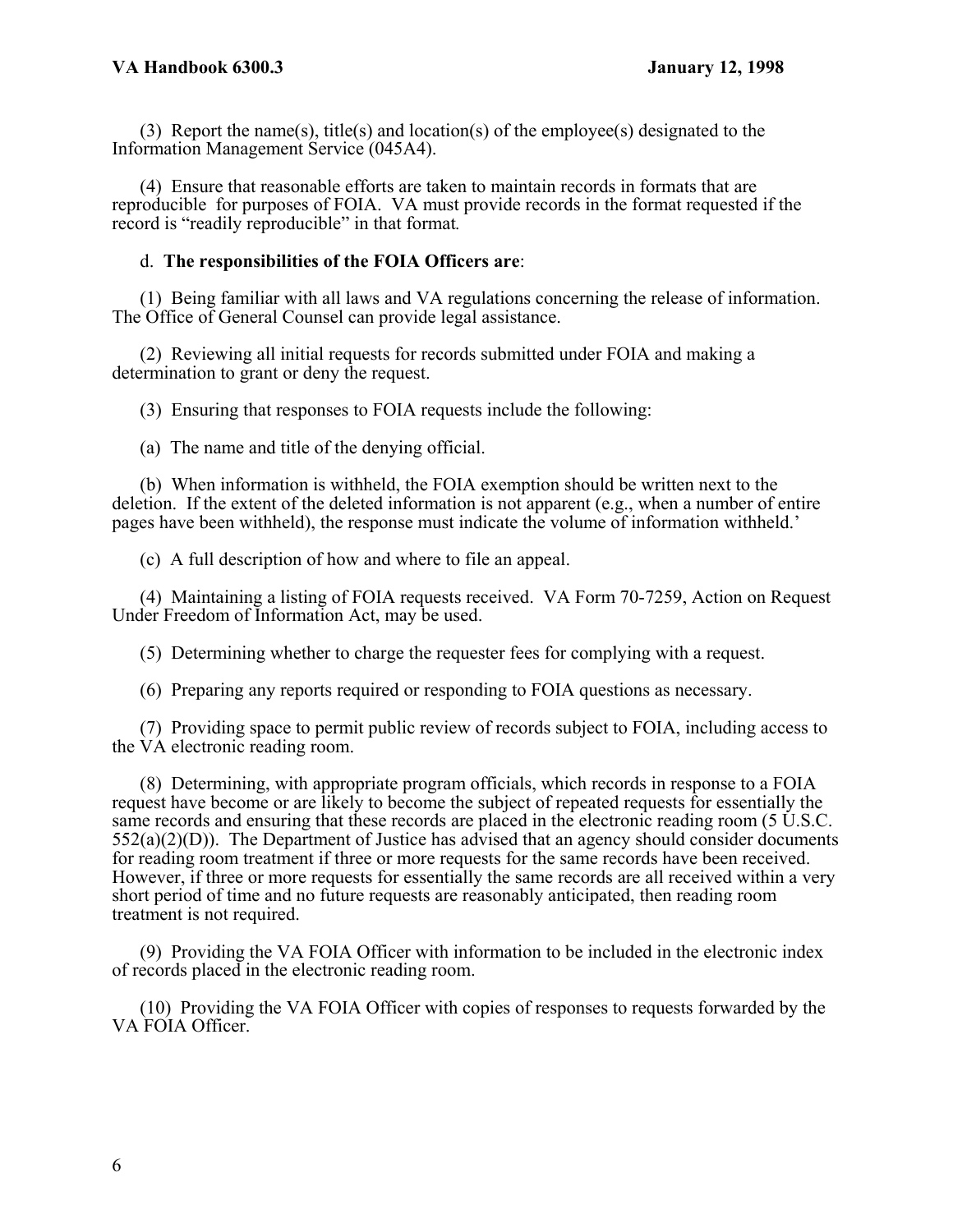## e. **Handling Requests**:

 (1) **Requests for Records**. Requests for identifiable records in VA custody, or copies thereof, other than published administrative issue materials made available to the public, will be in writing. Such requests are often received by the Central Office mail room. They may be addressed to the Secretary, by name or title; to a specific office; to the VA FOIA or PA Officer; or simply to the Department of Veterans Affairs. In some cases, the outer envelope will indicate the correspondence is a "FOIA" or "Privacy Act" request.

 (2) **Initial Routing of Requests**. Following established mail room procedures and practices, Central Office mail room personnel will, to the maximum extent possible, route the requests to the organizational element having jurisdiction over the subject matter of the request. In those cases where a specific office cannot be identified as having primary responsibility for the subject matter, the correspondence will be sent from the Central Office mail room to the Information Management Service (045A4) for review and appropriate forwarding for reply.

(3) Requests that require information from two or more Central Office organizational elements will be sent to the Information Management Service (see paragraph 2b(5)).

(4) In all cases in which the incoming FOIA request indicates it is an appeal of a decision of an earlier request, Central Office mail room personnel will route the correspondence directly to the Office of General Counsel (024). Any office receiving a FOIA request that is determined to be an appeal will immediately forward the request to the Office of General Counsel (see paragraph 6).

## **3. PROCESSING FOIA RECORD REQUESTS**

 a. **General**. The procedures in VA regulations 38 CFR 1.553 through 1.559 will be followed when receiving, processing, and replying to FOIA requests.

b. **Electronic Records**. Agency records maintained in an electronic format are records subject to FOIA.

(1) When searching for records, FOIA Officers should routinely consider e-mail, records on personal computers and diskettes, management information systems (e.g., shared electronic systems such as local area networks and wide area networks) as well as other electronic records.

(2) Requesters may ask for records in any form or format. VA may rely on the assumption that FOIA requesters want paper records, unless the request or circumstances related to the request would reasonably create a doubt about the validity of the assumption. Such would be the case if the request otherwise specified or the request suggests that the requester seeks information on what formats are available. Clarification should be made in those instances.

(3) VA must make reasonable efforts to maintain records in forms or formats that are reproducible for FOIA purposes. If a requester seeks VA records maintained in multiple formats, the format requested is to be used in the disclosure.

(4) VA must make reasonable efforts to search for records kept in an electronic format as well as maintained on paper. An exception is when searching would significantly interfere with the operation of VA's automated information system.

 c. **Time Limitation**. Particular attention will be made to ensure that responses to FOIA requests are provided within the time limits specified in 5 U.S.C.  $552(a)(6)(\overline{A}) - (F)$ . VA Form Letter (FL) 70-16, Postal Card Acknowledgment of Request Under the FOIA, may be used when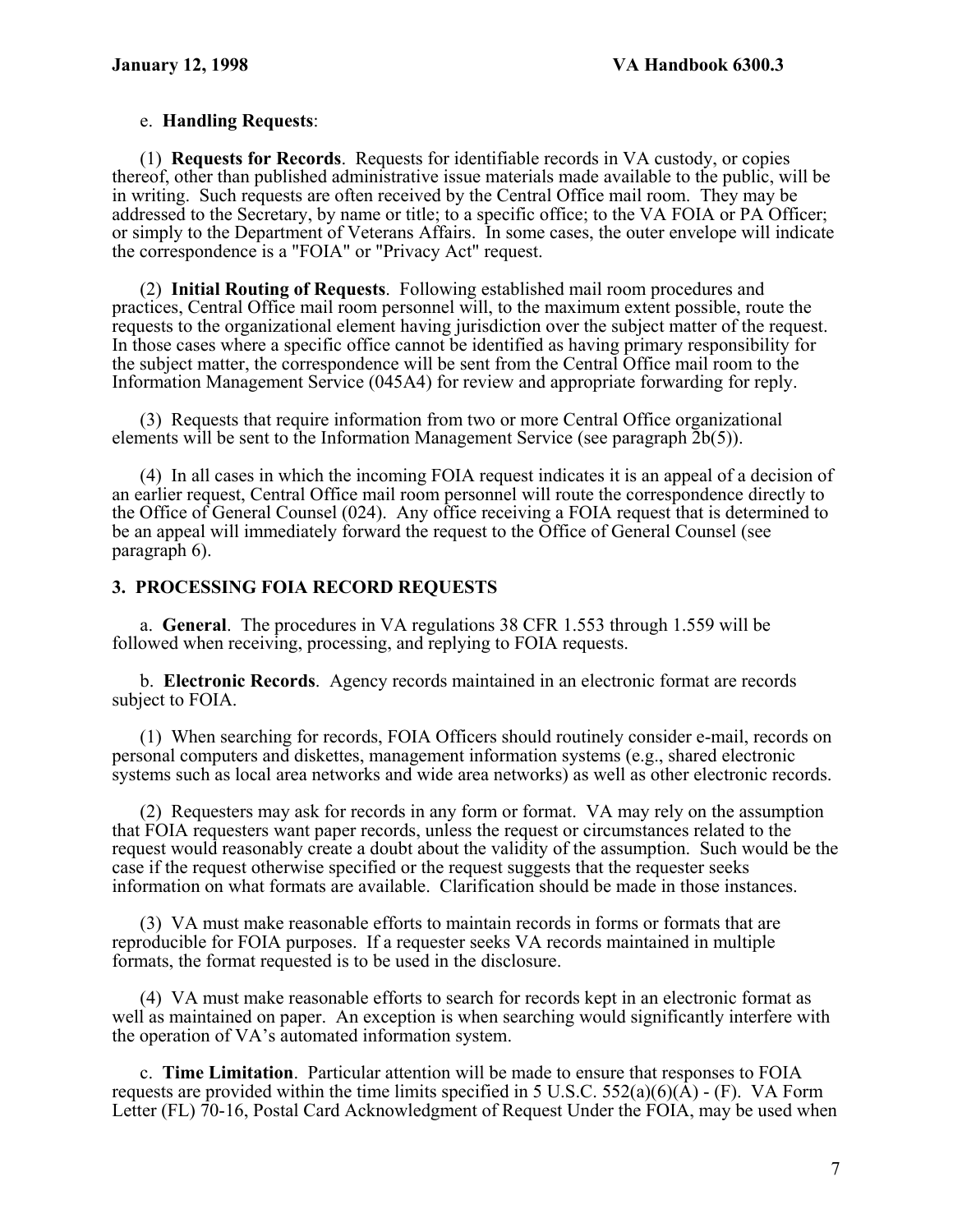an extension of the time period for making an initial determination to comply with a FOIA request is needed.

 d. **Fax Requests**. VA may process a faxed request as long as the request bears a signature. VA reserves the right to request proof of identity under certain circumstances such as when the records implicate the personal privacy interest of the requester.

 e. **Electronic Mail (E-mail) Requests**. E-mail requests will not be processed because requests must be in writing; i.e., written on paper with a signature.

#### f. **Determining which FOIA requests for records should be coordinated with litigating attorneys**.

(1) If there is a possibility that a request involves records or information that may be related to a matter in litigation or that may result in litigation, advice and assistance will be requested from the Regional Counsel or Office of General Counsel.

(2) While it is not possible to specifically identify all types of requests that may be related to ongoing or anticipated litigation, the following general categories may often need to be identified to the Regional Counsel or Central Office staff attorneys:

(a) Requests for records relating to medical malpractice cases and other cases that may result in or have tort claims pending;

(b) Requests for records involving or related to adverse personnel actions;

(c) Requests for records concerning contracts that are in dispute or are controversial;

(d) Requests for records relating to school liability cases;

(e) Requests that contain statements or other information saying a court case is pending, is contemplated, or is already being litigated; or

(f) Requests for records involving situations, events, or occurrences that are recognized as or appear to be of such a controversial or serious nature that litigation may result.

#### g. **Coordinating requests related to litigation or anticipated litigation**.

(1) Notices of the filing of litigation are generally received by Regional Counsels or attorneys in the Office of General Counsel. Regional Counsels or Central Office staff attorneys will distribute notices of the litigation to those offices identified as having jurisdiction over any related FOIA request as appropriate. The notification will include a request that the Regional Counsel or a Central Office staff attorney be advised of any FOIA request that could be construed as a request for documents pertaining to the subject matter of anticipated or ongoing litigation. These notifications may be accomplished by sending a copy of the Summons and Complaint, with a standard cover letter, referral memorandum, or any other method determined to be appropriate.

(2) Upon receipt of a litigation notification, the individual(s) responding to any FOIA requests will ensure that pertinent information concerning any related request is forwarded to the Regional Counsel or Central Office staff attorney. If the individual(s) responding to FOIA requests believes that the requested records may pertain to anticipated or pending litigation, the Regional Counsel or Central Office staff attorney must be notified of the request. The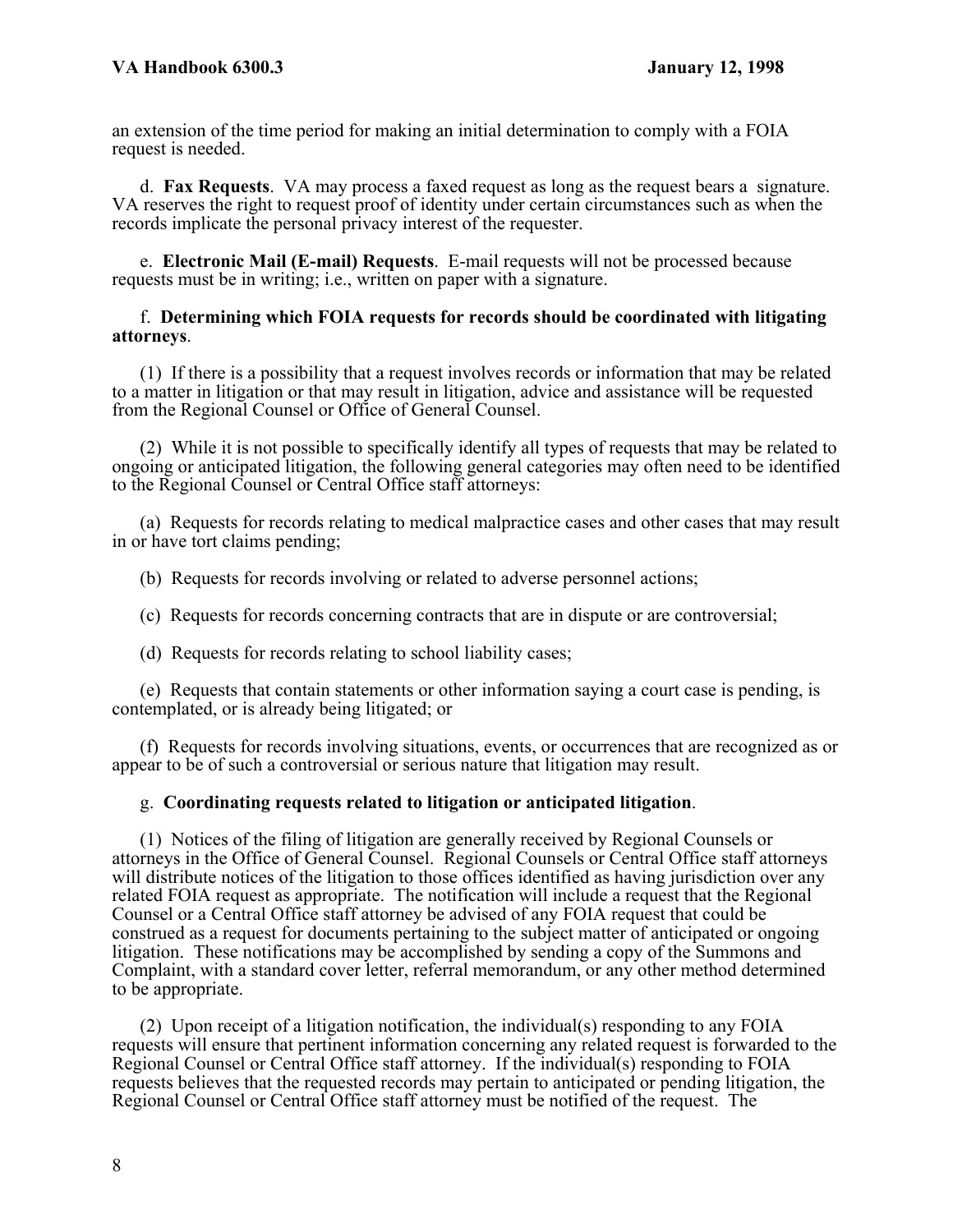individual(s) responding to FOIA requests will also advise of the proposed reply or request legal advice and assistance about the content of the reply.

(3) When informed of litigation–related FOIA requests, the Regional Counsel or Central Office staff attorney will pass that information to the U.S. Attorney. The U.S. Attorney will be advised of the likely disposition of the request.

(4) When Central Office staff attorneys are responsible for litigation involving documents that are the subject of a FOIA request and that are exclusively within the custody of a field office, the staff attorney will notify the appropriate Regional Counsel of the FOIA request. If the documents are within the custody of both the Central Office and field facility(ies)/activity(ies), the staff attorney will notify the appropriate Central Office organizational element(s) and the appropriate Regional Counsel(s).

(5) When it is determined that a FOIA request relates to litigation or anticipated litigation, a complete and accurate copy of the FOIA reply and copies of records released will be given to the Regional Counsel or Central Office staff attorney so that the attorney will know precisely what documents have been released and can advise the U.S. Attorneys as necessary. In addition, the Regional Counsel or Central Office staff attorney will provide advice and assistance regarding the applicability of FOIA exemptions. For example, the marking of documents that should be classified as "attorney work product."

 h. **White House Records in VA Files**.Records originating with or involving any part of the White House Office should be forwarded through the Director, Executive Secretariat to the Office of the Counsel to the President for recommendations or comments prior to final response to the requester. The Counsel's Office should be advised of any sensitivity the records have for VA and whether any FOIA exemptions are considered to apply. The records should be marked according to any FOIA exemptions that may apply. A courtesy copy of the transmittal should be included for the Director, Executive Secretariat.

## **4. EXEMPTIONS FROM PUBLIC ACCESS TO AGENCY RECORDS**

 a. **General**. It is general policy to disclose information from Department records to the maximum extent permitted by law. There are circumstances, however, when VA is not required to disclose a record in response to a FOIA request or may be precluded by law from disclosing a record. When such an occasion arises, FOIA permits records or information, or segregable portions thereof, to be withheld under any of nine exemptions. These exemptions may be invoked in denying a request only after careful review and consideration of all factors surrounding the request. Even if an exemption applies, however, VA should disclose the information anyway, unless there is an articulable or foreseeable harm of the type protected by the exemption or a statute that precludes disclosure.

## b. **The FOIA Exemptions are**:

 (1) **Exemption Number 1 (5 U.S.C. 552(b)(1))** permits withholding information that is classified for national security purposes. VA has a limited number of these records.

 (2) **Exemption Number 2 (5 U.S.C. 552(b)(2))**. Records or manuals reflecting investigatory techniques and procedures may be withheld under this exemption when their release might enable a requester to circumvent regulations applying to an investigation of the requester.

 (3) **Exemption Number 3 (5 U.S.C. 552(b)(3))** permits withholding of records or information if a law specifically exempts the material from disclosure.  $\bar{V}A$  may use this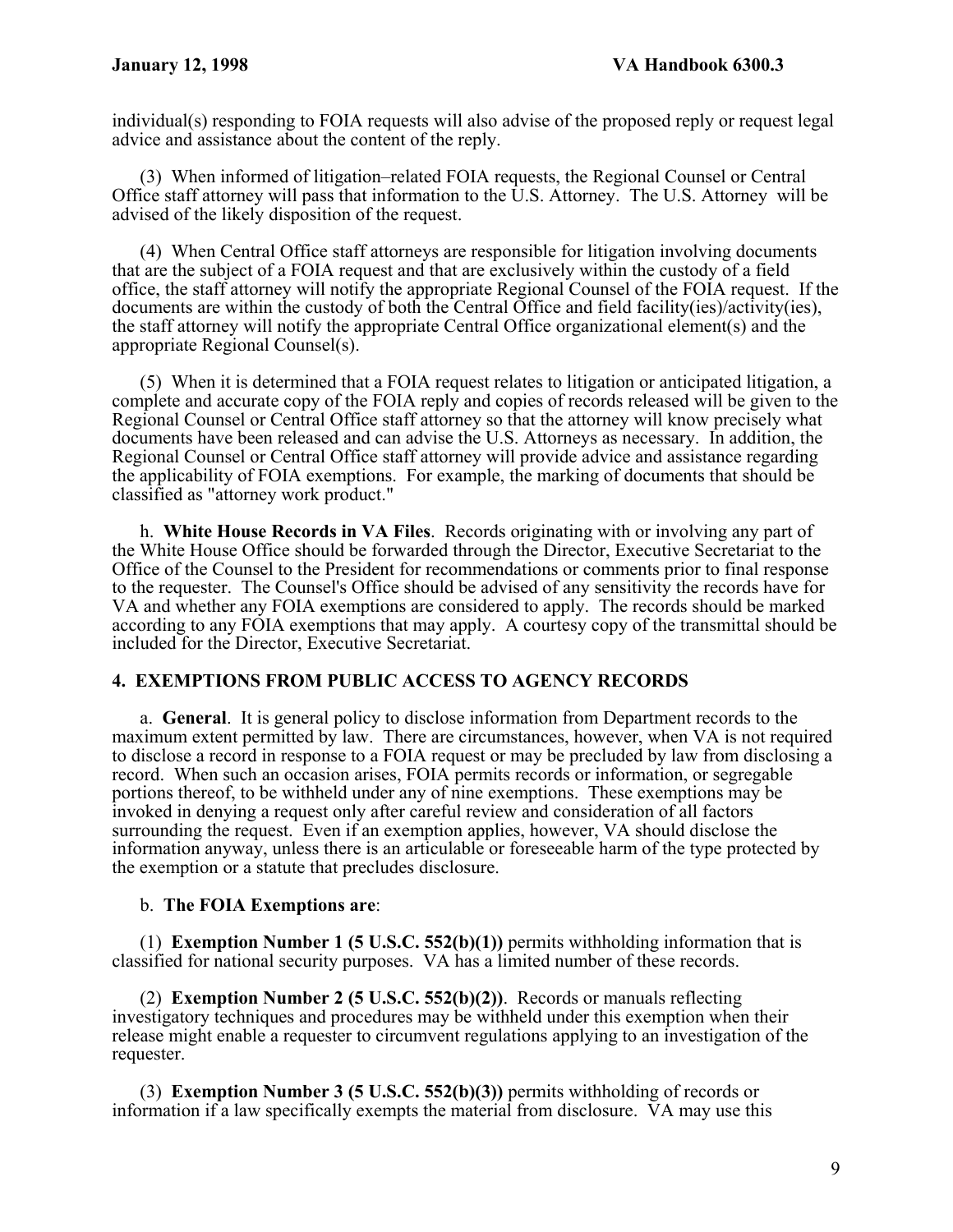exemption when the requested records or information are covered by VA's Confidentiality Statutes, 38 U.S.C. 5701, 5705, and 7332; the Inspector General Act of 1978; or 35 U.S.C. 205. Information or records will not be withheld by citing the Privacy Act. For VA purposes, only five public laws are usually invoked to withhold records under Exemption No. 3. The following is a brief description of the information withholding features of each statute and public law applicable to VA:

 (a) **38 U.S.C. 5701, "Confidential Nature of Claims."** This provision appears to prohibit the disclosure of files, reports, records, and other documents and papers that pertain to any claim filed under any laws administered by VA. However, for purposes of FOIA, subsection 5701(a), authorizes withholding only of names and addresses of present and former members of the Armed Forces, and their dependents.

 (b) **38 U.S.C. 5705, "Confidentiality of Medical Quality Assurance Records"** prohibits the disclosure of records and documents created by VA as part of a medical quality assurance program. These records are created by VA medical centers as part of the Veterans Health Administration (VHA) medical quality assurance program.

 (c) **38 U.S.C. 7332, "Confidentiality of Certain Medical Records"** prohibits the disclosure of records that contain the identity, diagnosis, prognosis, testing or treatment of any patient in connection with drug abuse, alcoholism or alcohol abuse, human immunodeficiency virus, or sickle cell anemia.

 (d) **35 U.S.C. 205, "Confidentiality"** authorizes Federal agencies to withhold information pertaining to any invention in which the Federal government owns or may own a right, title, or interest.

 (e) **Inspector General Act of 1978 (Pub. L. 95-452), Section 7, "Complaints by Employees; Disclosure of Identity; Reprisals"** prohibits the Inspector General from disclosing the identity of an employee, without his or her consent, when that employee has filed a complaint with or provided information to the Inspector General, such as "whistleblowing." The Inspector General may determine that such disclosure is unavoidable during the course of an investigation.

 (4) **Exemption Number 4 (5 U.S.C. 552(b)(4))** permits trade secrets and other confidential business information furnished to VA from outside the Government to be withheld. The following steps will be followed when a request for business information is received:

(a) Provide the business submitter with written notification that a FOIA request has been received for this type of information, unless it is readily determined that the information should not be released or that the information has been lawfully published or made public.

(b) Allow the business submitter a specified and reasonable time period in which to object to the disclosure and to provide full explanation of why disclosure is opposed.

(c) Consider any objections provided by the submitter and decide whether to release the information. If the information is to be released over the objections of the submitter, provide the submitter with a detailed explanation.

(d) Provide the submitter with the release decision prior to actually releasing the information. This notice will allow the submitter the opportunity to consider any judicial action that might be taken to prevent release of the records.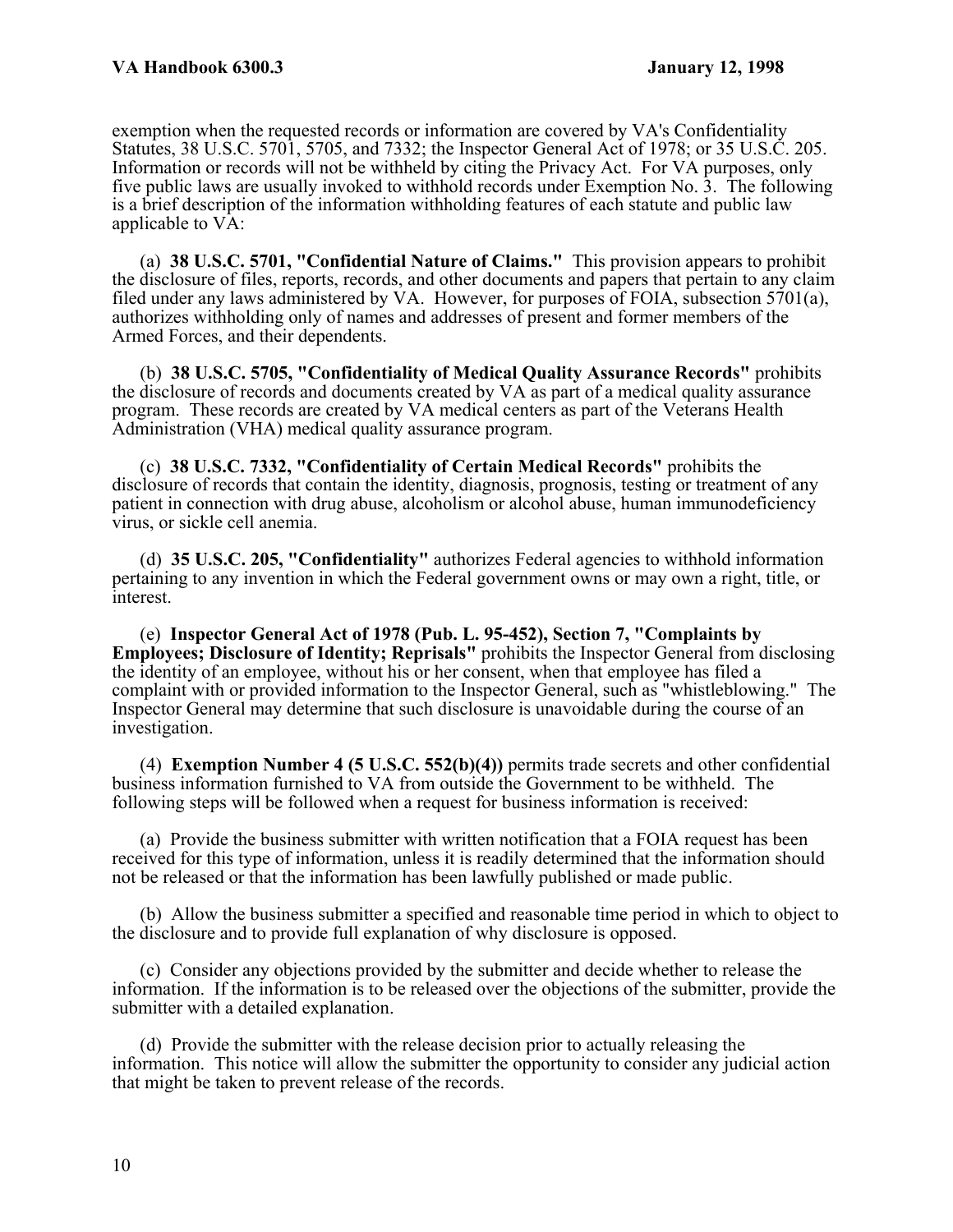(5) **Exemption Number 5 (5 U.S.C. 552(b)(5))**. If VA can articulate that the Department would be harmed by releasing records, exemption number 5 permits withholding records that are "deliberative." The deliberative process privilege applies only to pre-decisional documents of a deliberative nature. If a document actually reflects a VA decision or final opinion, it is clearly not pre-decisional and not exempt from release under this exemption. This exemption cannot be cited to withhold a document that is pre-decisional, yet referred to and incorporated into a later decision document. It does not apply to purely factual parts of a document, but only to those portions reflecting advice, recommendations, and options. This exemption also permits withholding documents that are covered by other privileges, such as attorney-client or attorneywork-product privileges.

 (6) **Exemption Number 6 (5 U.S.C. 552(b)(6))** permits withholding records and information about individuals, the disclosure of which would be a "clearly unwarranted invasion of personal privacy." To be covered, (a) information must be about an identifiable individual; (b) the disclosure would be an invasion of the individual's personal privacy if disclosed to others; and (c) it is determined that the public interest does not outweigh the privacy interest. (Information is in the public interest if it sheds light on a Federal agency's performance of its statutory duties.) VA claims records, medical records, and personnel files (pertaining to living individuals) are among many Department records that contain information that can be withheld under this exemption.

 (7) **Exemption Number 7 (5 U.S.C. 552(b)(7))** permits withholding investigatory records or information compiled for law enforcement purposes, but only to the extent that one of six types of harmful circumstances is present. These are as follows:

(a) Interference with law enforcement proceedings can be reasonably expected;

- (b) A person would be deprived of a fair trial or an impartial adjudication;
- (c) An unwarranted invasion of personal privacy could reasonably be expected;
- (d) Revealing a confidential source and information could reasonably be expected;

(e) Techniques and procedures for law enforcement investigations or prosecutions would be disclosed or guidelines for law enforcement investigations or prosecutions would be disclosed, provided such disclosure could reasonably be expected to risk circumvention of the law; and

(f) Endangering the safety or life of any individual could reasonably be expected.

 (8) **Exemption Number 8 (5 U.S.C. 552(b)(8))** permits withholding records relating to the examination of banks and other financial institutions by agencies that regulate or supervise them.

 (9) **Exemption Number 9 (5 U.S.C. 552(b)(9))** permits withholding records relating to geological and geophysical information and data, including maps, concerning wells.

## **5. REVIEWING RECORDS BEFORE RELEASE**

a. **General**.Before releasing records in response to a FOIA request, the records will be reviewed to determine if all or only parts can be released. The process of editing or deletion is referred to as "segregation" or "redaction." This process sometimes requires a time-consuming review of a large number of documents to delete those portions that have not been requested or that are exempt. Nevertheless, it must be performed in accordance with VA's responsibility to make those disclosures that are required or expected and to avoid making improper disclosures.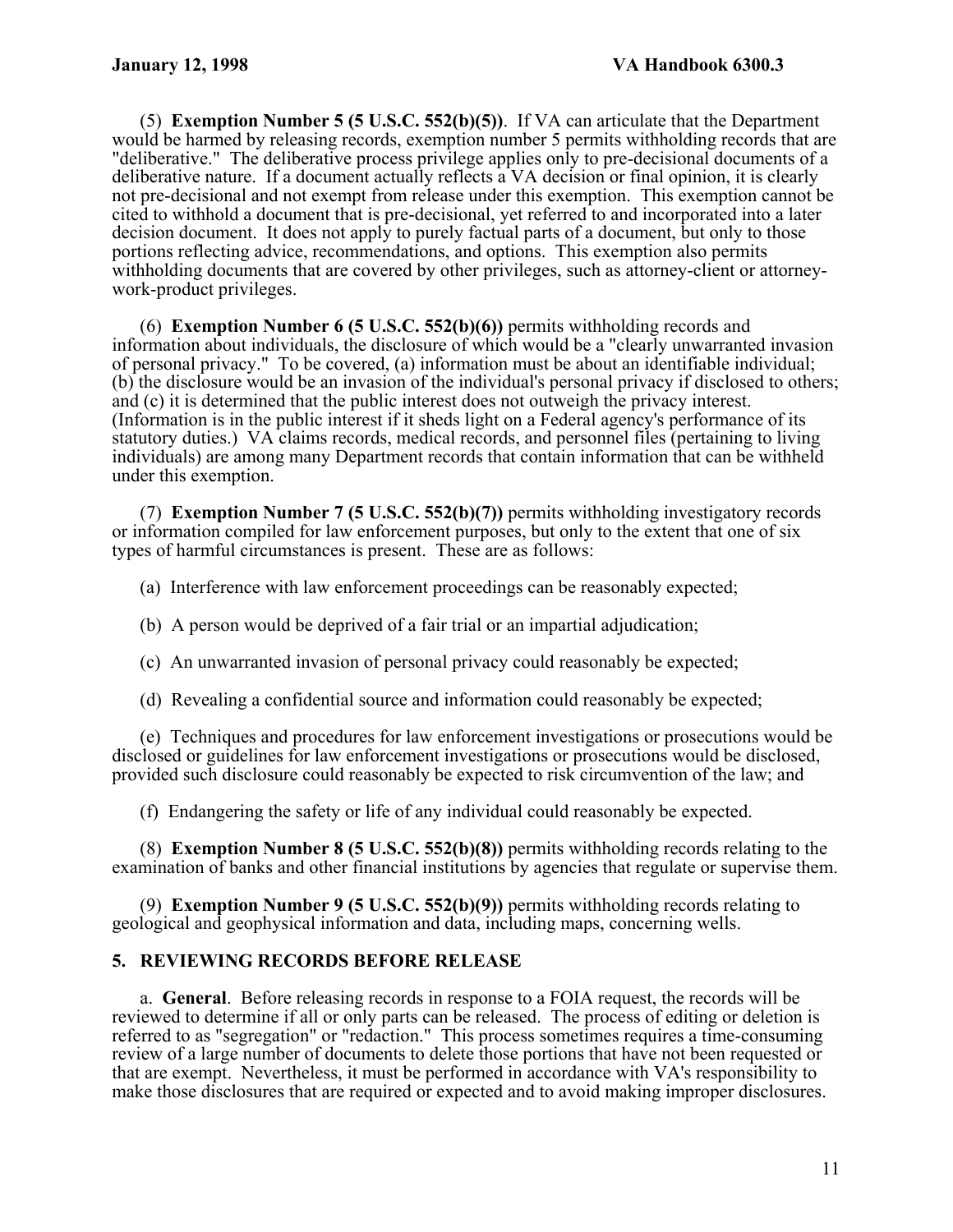b. **Discretionary Disclosure**. If a record may be withheld, a determination will be made as to whether the record can be disclosed on a discretionary basis. The FOIA Officer/reviewer should assert a FOIA exemption only in those cases where VA reasonably foresees that disclosure would be harmful or when a statute precludes disclosure.

 c. **Deletions**. If information is deleted, the specific FOIA exemption(s) permitting the deletion and the actual deletion must be identified on the released portion of the record. Furthermore, if not apparent from the released portion of the record, the amount of the material withheld must be provided and the basis for that withholding should also be provided (i.e., "15 pages of requested material were withheld in its entirety in accordance with 5 U.S.C.  $552(b)(6)$ .").

 d. **Electronic Records**. On records released in an electronic format, the amount of information deleted must be indicated on the released portion of the record at the place in the records where such deletion is made, if technically feasible. The amount of information deleted must be indicated, unless that indication would harm an interest protected by the exemption under which the deletion is made.

# **6. APPEAL OF INITIAL DENIAL**

The VA official who responds to a request will notify the requester of the right to appeal and will encourage the requester to file the appeal within 60 days of any initial decision to deny a request. The requester should be advised that the letter of appeal should state clearly why the requester disagrees with the determination to withhold records and be addressed to: General Counsel (024), Department of Veterans Affairs, 810 Vermont Avenue, NW, Washington, DC 20420. The final VA decision will be made by the General Counsel or the Deputy General Counsel.

## **7. FEES FOR PROCESSING FOIA REQUESTS**

a.Fees will be charged for processing FOIA requests for records or waived in accordance with VA regulation 38 CFR 1.555.

b. The office releasing the records is responsible for assessing, collecting and depositing fees.

c. Payments may be by check or money order made payable to the Department of Veterans Affairs.

d. Payments must be deposited with the Agent Cashier. The office depositing the check must make sure that the payment is identified as a FOIA payment.

## **8. ANNUAL REPORT**

 a. **General**. FOIA requires each agency to submit an annual report of its activities and efforts to administer FOIA during the preceding fiscal year. Reports Control Number (RCN) 72- 0408 is assigned to this report. All offices will report statistics derived from replies they provided to requesters. Offices will not report information or records provided to another office for reply to the requester.

b. Field facilities will submit their information to their respective Central Office FOIA Officer.